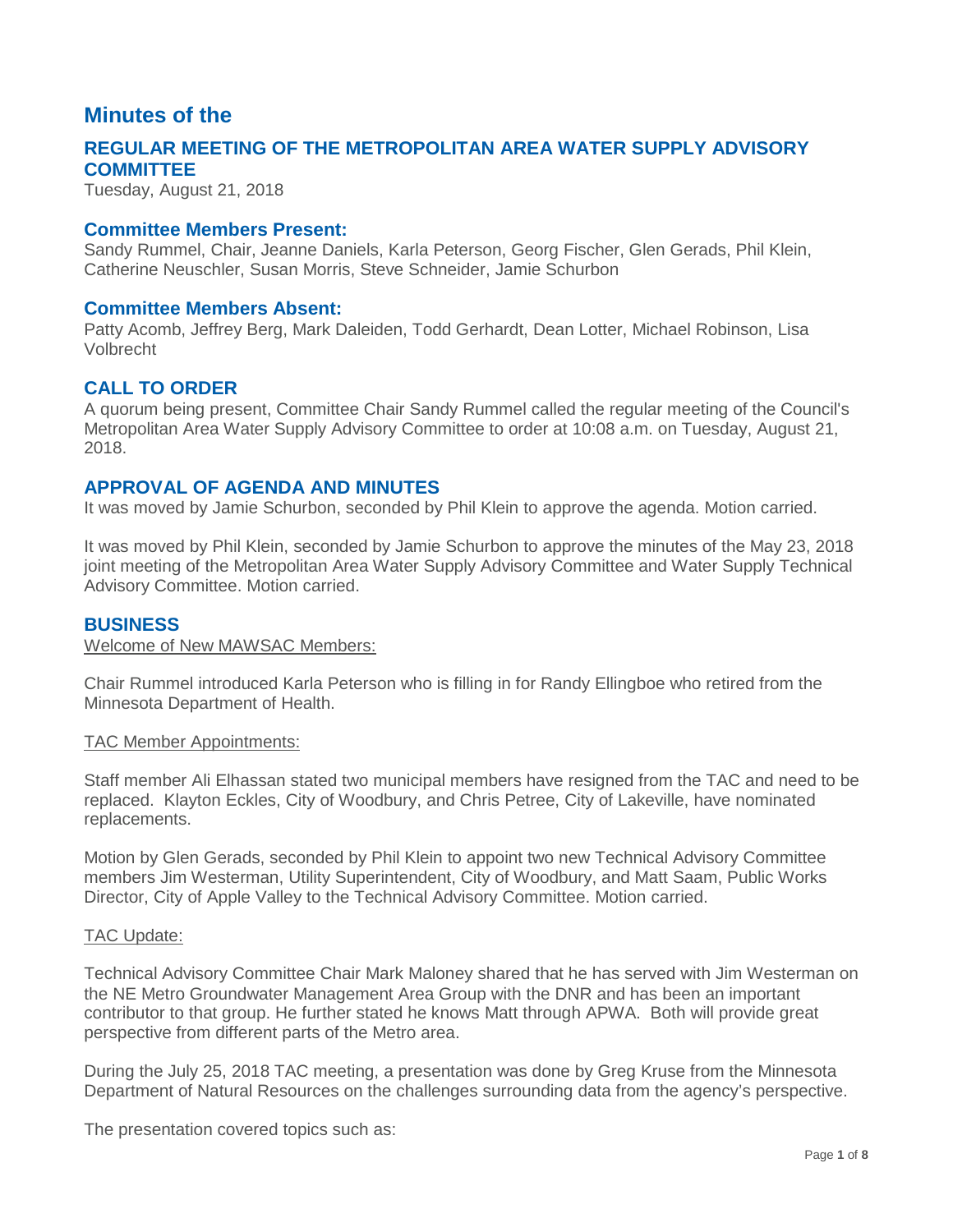- Reiterated the challenges with water conservation data as presented in Dave Brown's presentation.
- Provided maps showing the locations of groundwater monitoring wells in the metro area. Also provided animations showing the changes in groundwater levels in various aquifers over time in the metro.
- Working on building out groundwater monitoring network to better understand current conditions in real time.
- DNR needs funding to build out monitoring network, with focus on Prairie Du Chien aquifer.
- DNR is getting SCADA data from various cities, but it is expensive for cities and DNR to connect to that data. Requires multiple software platforms.

Lih-in Rezania was invited to provide perspectives that she of the Minnesota Department of Health had on the data issue. Her comments included:

- MDH is seeing a great interest in more and different types of stakeholders wanting to see the data. Not just the raw numbers but turning values into visuals that tell stories.
- Stakeholders have a desire to access data using mobile devices.

The Committee discussed the preparation of a White Paper regarding data collection. A Question Burst exercise was done to collect ideas from the Committee. Further details will be available in the finalized minutes from the meeting.

Draft minutes from TAC will be approved at the next meeting.

#### Comments/Questions:

No comments or questions at this time.

#### One Water Summit Update:

Committee members summarized their experience at the One Water Summit held July 10-12, 2018 in Minneapolis. The video from the opening ceremony video, the State of Water, was shared with the Committee. Members who attended shared their feedback and take-aways from the Summit:

- We need to continue to be proactive and open to try new things and getting the word out on what we are doing for conservation.
- Minnesota is leading the charge. We need to continue to be proactive and not be afraid to step outside of the box and try new things.
- Some skepticism due to the number of trade organizations already involved with water.
- Interest in how the Summit addressed equity and affordability.
- Most interesting was the fringe areas that are hitting the market not being addressed by the trade organizations.
- Initial skepticism about the inclusion of "social justice topics" evolved as perspective on water topics broadened beyond about just water supply and dealing with people's taps.
- Greater understanding of how unique the Twin Cities metro area water supplies are. Example: unlike many other areas, such as Jackson, MS, we don't have a regional water supplier; we have many people working on water supplies who care about the future.
- Our kick-off was very well done and really set the stage for the one water movement.
- The radio interview was impressive to see the number of people showing interest.
- The Summit was well worth the time and effort that was put in to it.

Next year's One Water Summit will be in Austin, TX.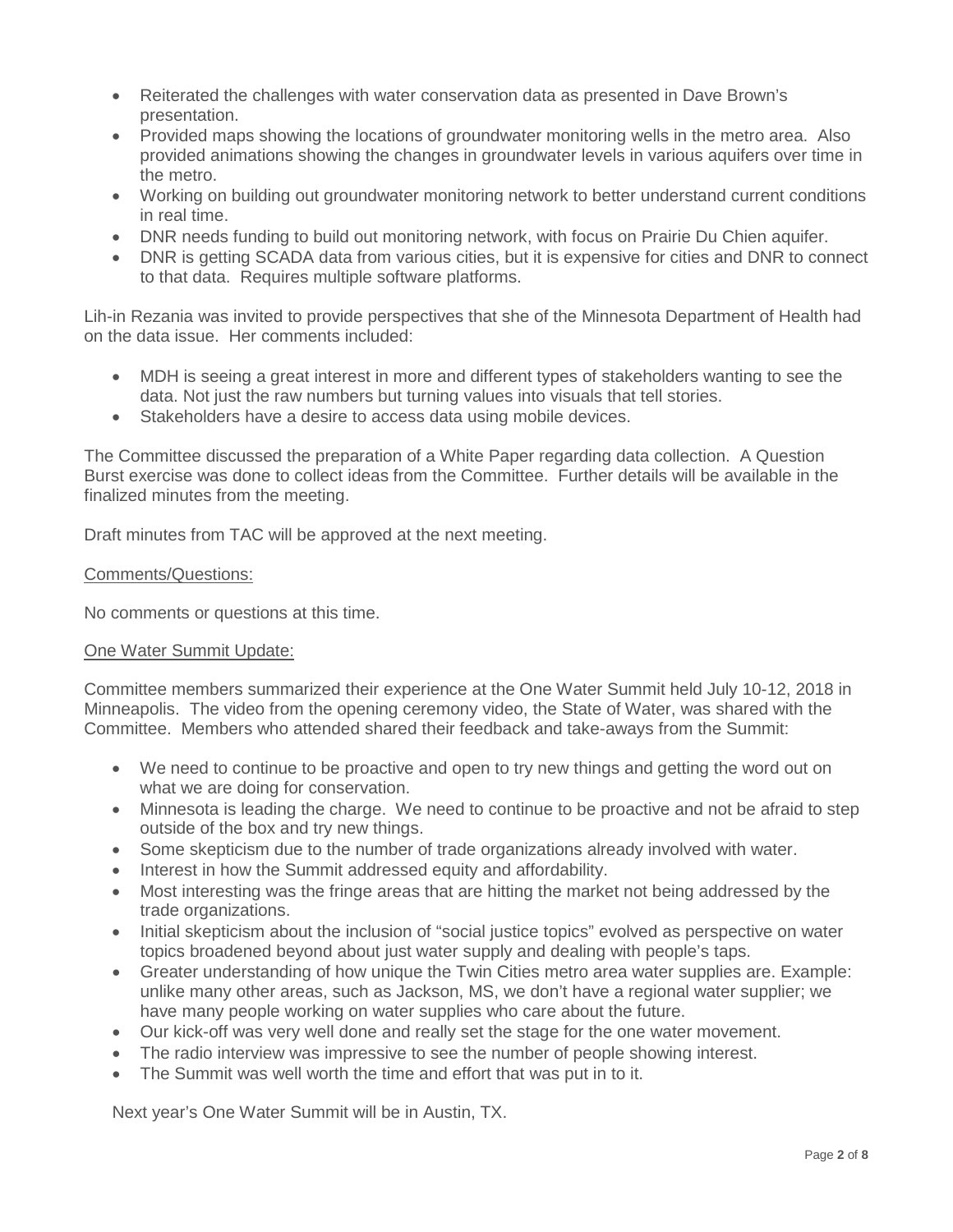#### Presentations: Considerations for Protecting Drinking Water Sources

#### *Source Water Protection in the Twin Cities Metropolitan Area:*

Lanya Ross, Environmental Analyst in Environmental Quality Assurance shared high level information about source water protection in the Twin Cities, including regional policies and progress on the Master Water Supply Plan goals.

#### *Minneapolis Water Works*

Glen Gerads, MAWSAC Committee Member from the City of Minneapolis shared a summary of source water protection challenges for surface water providers.

#### Comments/Questions:

How long has the City of Minneapolis been developing partnerships? Committee Member Gerads stated since 2002.

How successful it this been? Committee Member Gerads stated the awareness is increasing. They could designate a full-time person to advocate for source water protection among the three communities.

A comment was made that we are benefited by the cleanliness of the Mississippi. Challenges are getting more attention. The more we can do, the cleaner our drinking water supplies will be. We do a good job of getting the word out but unfortunately, not everyone cares.

Is the biggest challenge experienced communicating with elected officials? Committee Member Gerads stated they are used to collaborating with the local communities.

#### *2019 Legislative Recommendation Feedback Legislative Session*

Jim Stark, Director, Legislative Water Commission was unable to attend the meeting. Lanya Ross provided a summary of what they are working on and requested feedback. His contact information was provided at the top of materials to share feedback. Lanya inquired if MAWSAC should send a joint response.

The Legislative Water Commission's role is to review state agencies' water policy reports and recommendations, gather data and comments, legislative recommendations to assist legislature in formulating legislation, share data and information upon request with the Legislative-Citizen Commission on Minnesota Resources (LCCMR), Clean Water Council, and legislative standing committees, and coordinate with the Clean Water Council.

Legislative Water Commission issues and recommendations for 2019 include:

- Wastewater
- Drinking water
- Groundwater
- Sustainable lakes
- Water retention
- Future state

MAWSAC Committee Members were requested to review the issues and recommendations for drinking water and groundwater, reflect on if there are any issues or recommendations missing, what stakeholders need to be engaged, and how they would rank recommendations.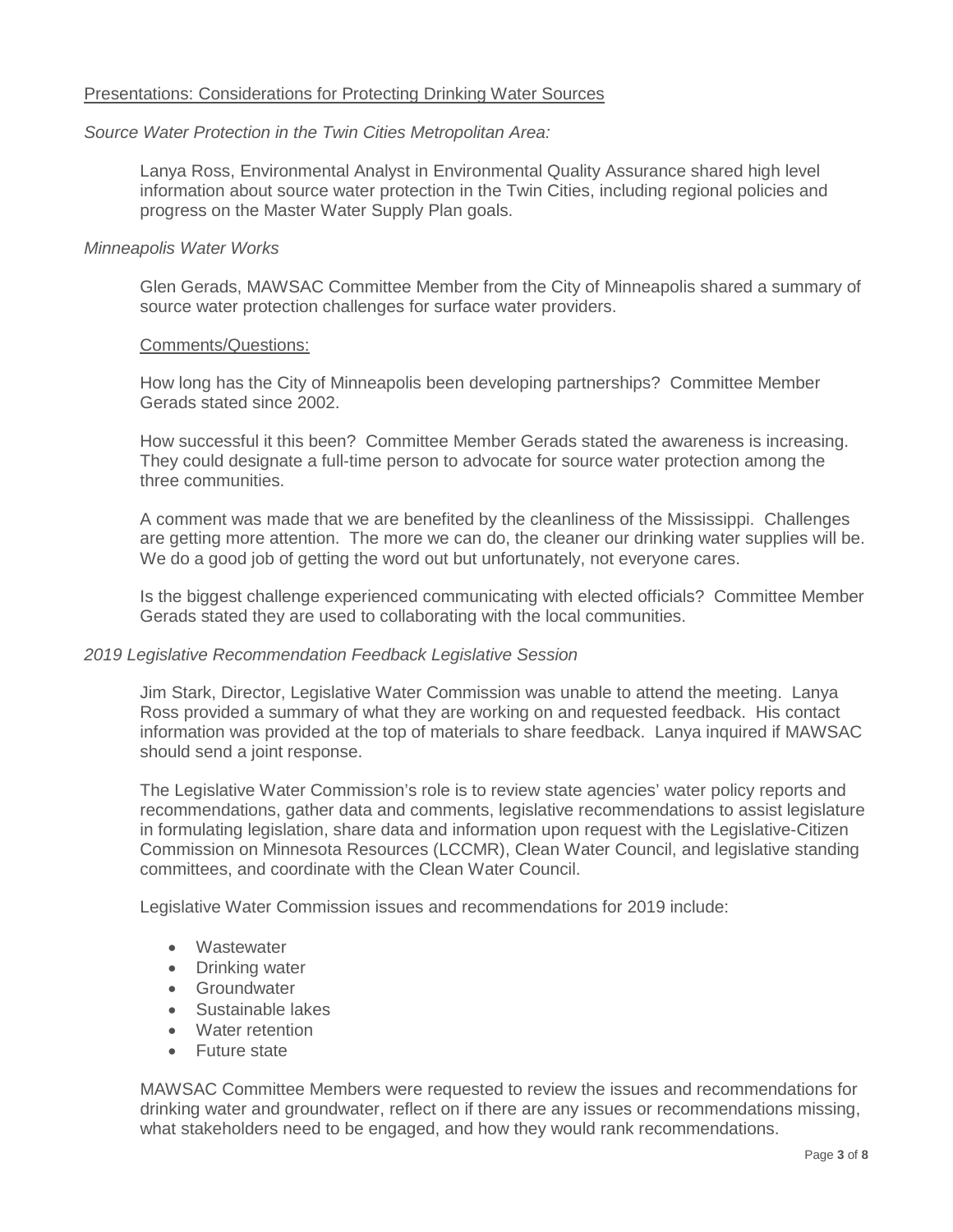Ms. Ross asked Committee Members to consider providing a response to the Legislative Water Commission.

Chair Rummel stated the Legislative Water Commission was potentially going to be disbanded in 2017. We should be sure to provide input on how important the Commission's work is to the region.

Committee Member Klein agreed with the Chair and stated that we need to be participating.

An inquiry was made if anyone was able to attend the last Legislative Water Committee meeting. Dr. Ali Elhassan stated he attended. Most who attend were environmental groups. No representation from water practitioners and water suppliers. Not all of the stakeholders were in the room.

A question was asked how the two Legislative Water Commission documents were put together that the Committee would be reviewing. Staff clarified that they were compiled using policy documents prepared through the various government agencies.

#### *Land Use Advisory Committee*

Ms. Ross shared that the Land Use Advisory Committee (LUAC) has had a long-standing interest in water supply issues. Metropolitan Council Member Jon Commers, LUAC Chair was unable to attend to provide a summary.

Committee Member Klein shared his perspective on the LUAC meetings that he attends, regarding infrastructure projects being done. He noted that we need to take into consideration the impacts we have on water (urban flooding, drainage, stormwater ponds, cost, etc.). How do we provide equity, which is a big issue?

#### Reflection:

Committee members were asked individually to reflect on what they heard during the presentations. A worksheet was provided with prompting questions.

#### Question Burst:

Committee members shared questions around the challenge of protecting drinking water sources.



Committee member questions included:

• How do we monitor residential lawn fertilizer?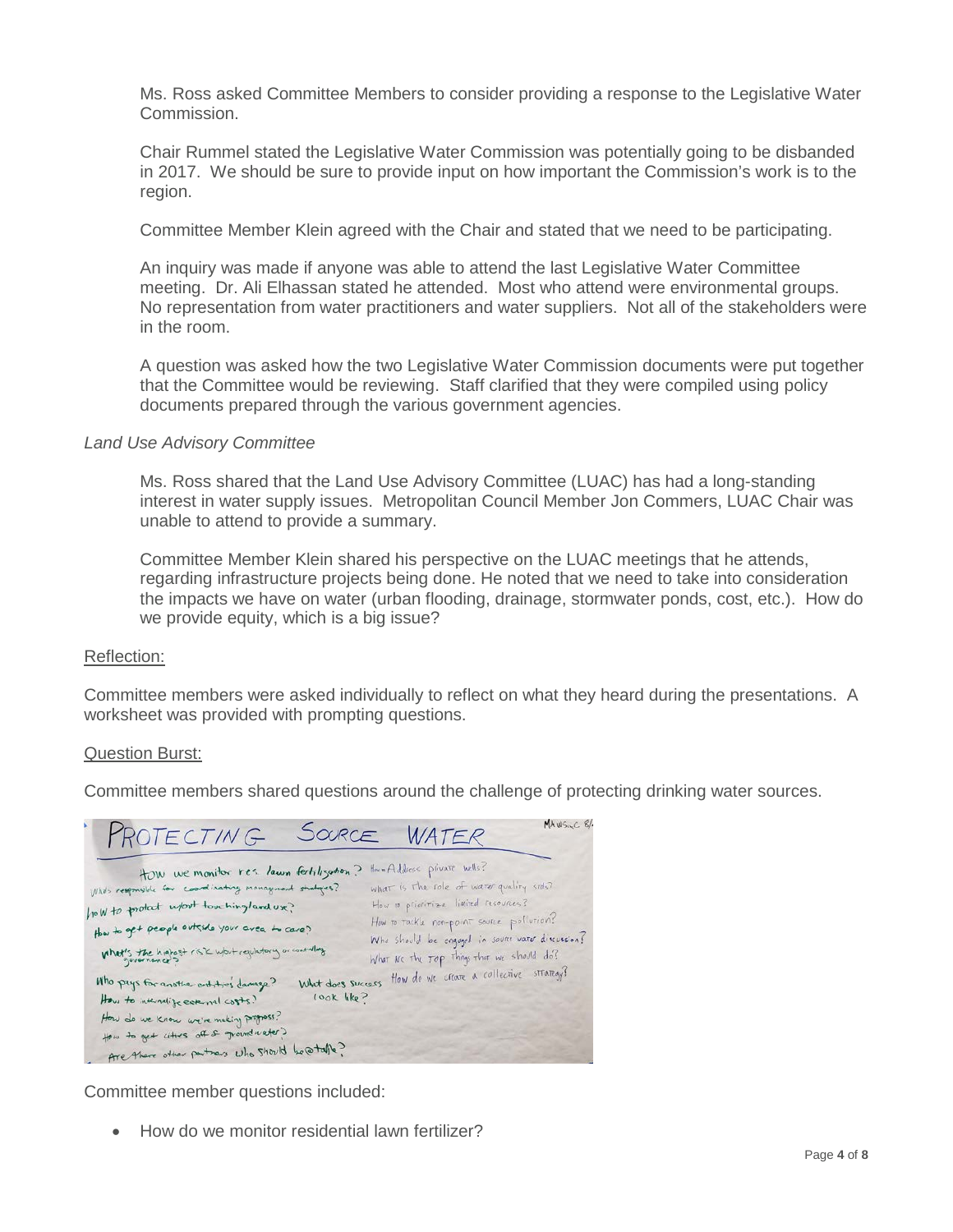- Who is responsible for coordinating management strategies?
- How to protect without touch land use?
- How to get people outside 'your' area to care?
- What's the highest risk without regulatory or controlling governance?
- Who pays for another entity's damage?
- How to internalize external costs?
- How do we know we're making progress?
- How to get cities off of groundwater?
- Are there other partners who should be at the table?
- What does success look like?
- How to address private wells?
- What is the role of water quality standards?
- How to prioritize limited resources?
- How to tackle non-point source pollution?
- Who should be engaged in source water discussions?
- What are the top things that we should do?
- How do we create a collective strategy?

#### Small Group Discussion:

See summary in the appendix of this document.

#### **DRAFT RECOMMENDATIONS:**

The small groups reported out, followed by a full group discussion of recommendations to TAC, Metropolitan Council. LUAC, Legislative Water Commission and others as determined by MAWSAC.

#### **PLAN FOR NEXT MEETING & HOMEWORK:**

Members should look for follow-up emails about actions identified at this meeting. The next meeting is planned for Tuesday, October 16th from 10AM – 1PM. The topic will be conservation and efficiency.

Before the next meeting, consider taking one or more of these actions:

- **a) Follow up regarding the Legislative Water Commission's groundwater and drinking water recommendations:**
	- Contact Jim Stark, Director of the Legislative Water Commission at *[Jim.Stark@lcc.leg.mn](mailto:Jim.Stark@lcc.leg.mn)* or 651- 284-6431
	- Provide input to the recommendations using the ranking sheet Jim provided
- **b) Learn more about the Land Use Advisory Committee and consider the benefits of working more closely together:**
	- Explore some recent work by the committee would any of this information be useful to consider as MAWSAC considers project or policy recommendations? *[https://metrocouncil.org/Council-](https://metrocouncil.org/Council-Meetings/Committees/Community-Development-Committee/2018/August-6,-2018/Land-Use-Advisory-Committee-Report.aspx)[Meetings/Committees/Community-Development-Committee/2018/August-6,-2018/Land-Use-](https://metrocouncil.org/Council-Meetings/Committees/Community-Development-Committee/2018/August-6,-2018/Land-Use-Advisory-Committee-Report.aspx)[Advisory-Committee-Report.aspx](https://metrocouncil.org/Council-Meetings/Committees/Community-Development-Committee/2018/August-6,-2018/Land-Use-Advisory-Committee-Report.aspx)*
	- Contact Jon Commers, Chair of the Land Use Advisory Committee at *[Jon.Commers@metc.state.mn.us](mailto:Jon.Commers@metc.state.mn.us)*

#### **MEMBER TAKE-AWAYS**

General Manager Thompson stated she learned more about source water protection.

Chair Rummel shared that the question burst was good.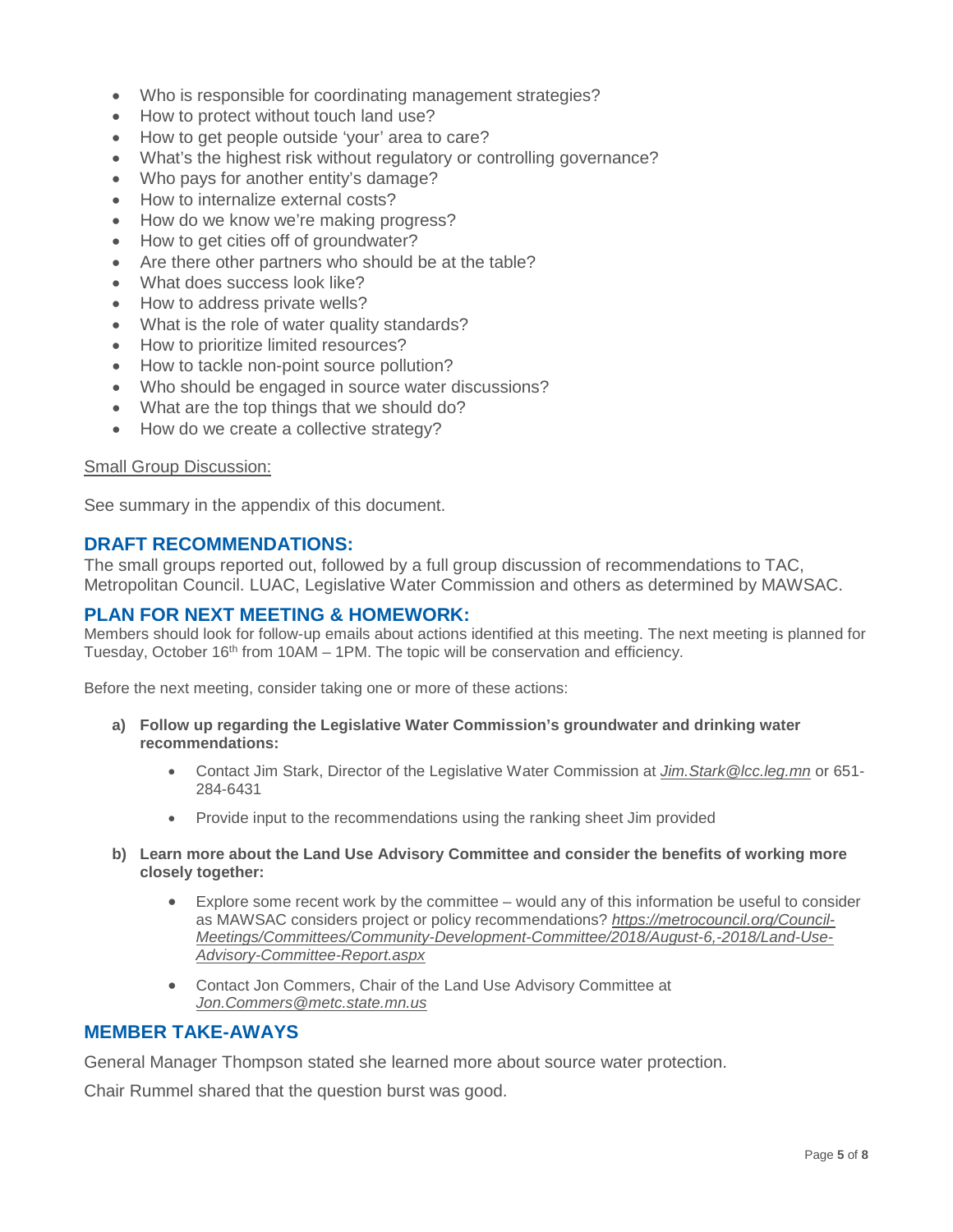### **ADJOURNMENT**

Business completed, the meeting adjourned at 12:55 p.m.

Susan Taylor Recording Secretary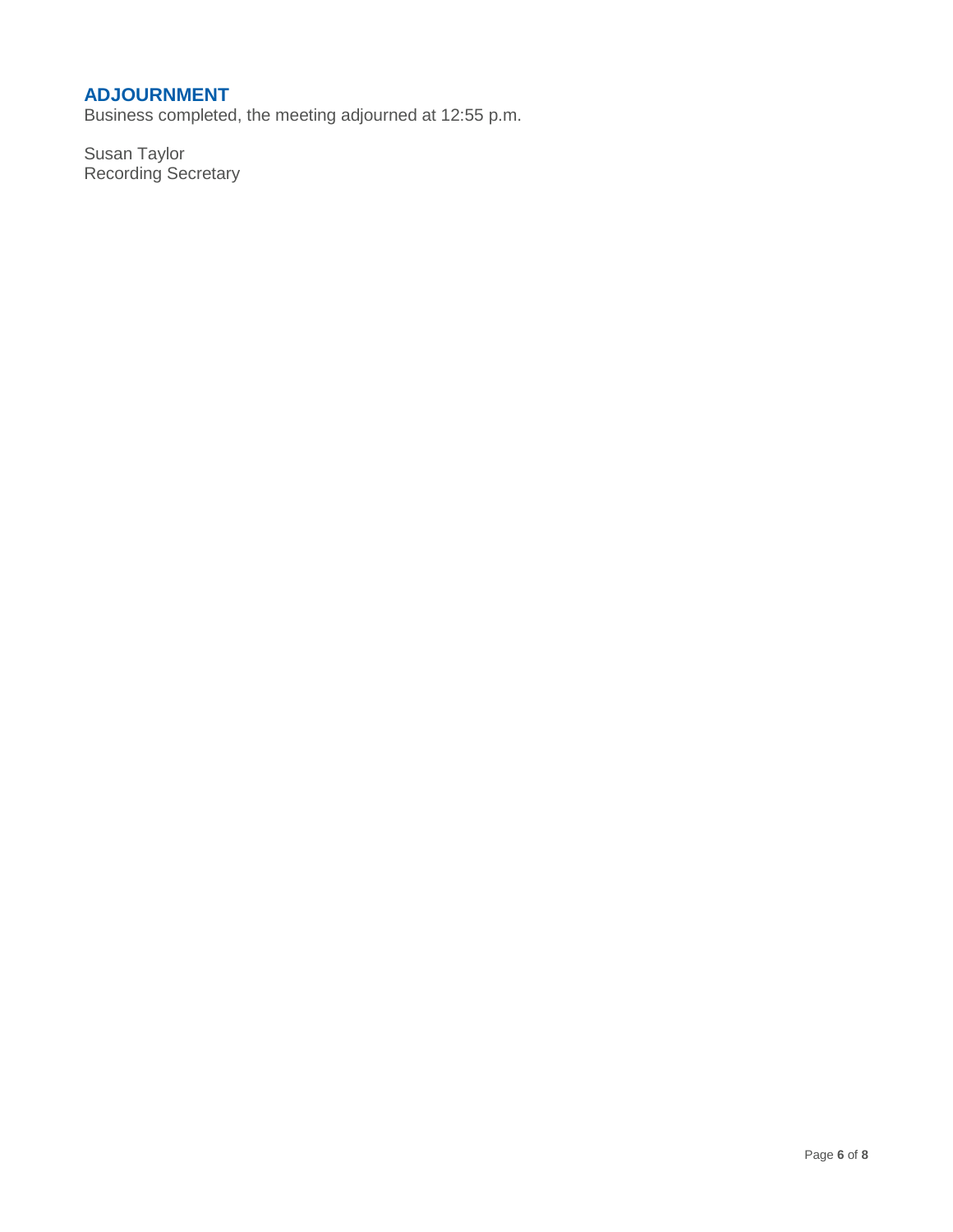## **MAWSAC August 21, 2018 Meeting – Small Group Discussion**

What follows is a summary of the responses provided at this meeting by the small groups to the questions.

When considering all the costs of water supply management and operation:

# Where are you most concerned with funding structures? Funding sources? Where are there gaps?

- Convince politicians to look long term
- Lack of Metro voice in funding legislative coalition
- Plan "B" for most communities
- Uncertainty in regulatory future
- Replenishment of aquifers
- No capacity for regional water planning (subregional issues aren't consistent)

Funding Concerns<br>Convince politicions to Lack of Metro Voice in funding<br>Lack of Metro Voice in funding<br>Play B' for most communities Chartainty in regulatory future Repleus showent of agirless<br>No Capacity for regi mater planning<br>- subsegnal issues aren't consistent

# When funding isn't adequate, what happens – what concerns you the most?

- Lack of leadership leads to lack of funding
- All state legislators need to approve for any state funding. Alternative for region-based funding.
- Build needs for improvements in rates
- Challenging to get funding to address new treatment needs
- No funds for operation and maintenance can result in contamination issues
- Once bond paid, continue rates/funds
- Contaminants other than those regulated in Safe Drinking Water Act (SDWA).
- Need to focus on regional planning, not projects.

Impacts Lack of leadership leads to All legislators need to approve<br>for state funding. Alternative for region tased forcing<br>Birld needs for inspresencent in rates Build news a funding to<br>Challenging to get funding to<br>ascreening for OfM - results in Cartaglination 7530es containing long continue rates/ fund) Sace bone pare, But than SOUA cout. Need to fourth drifting planning